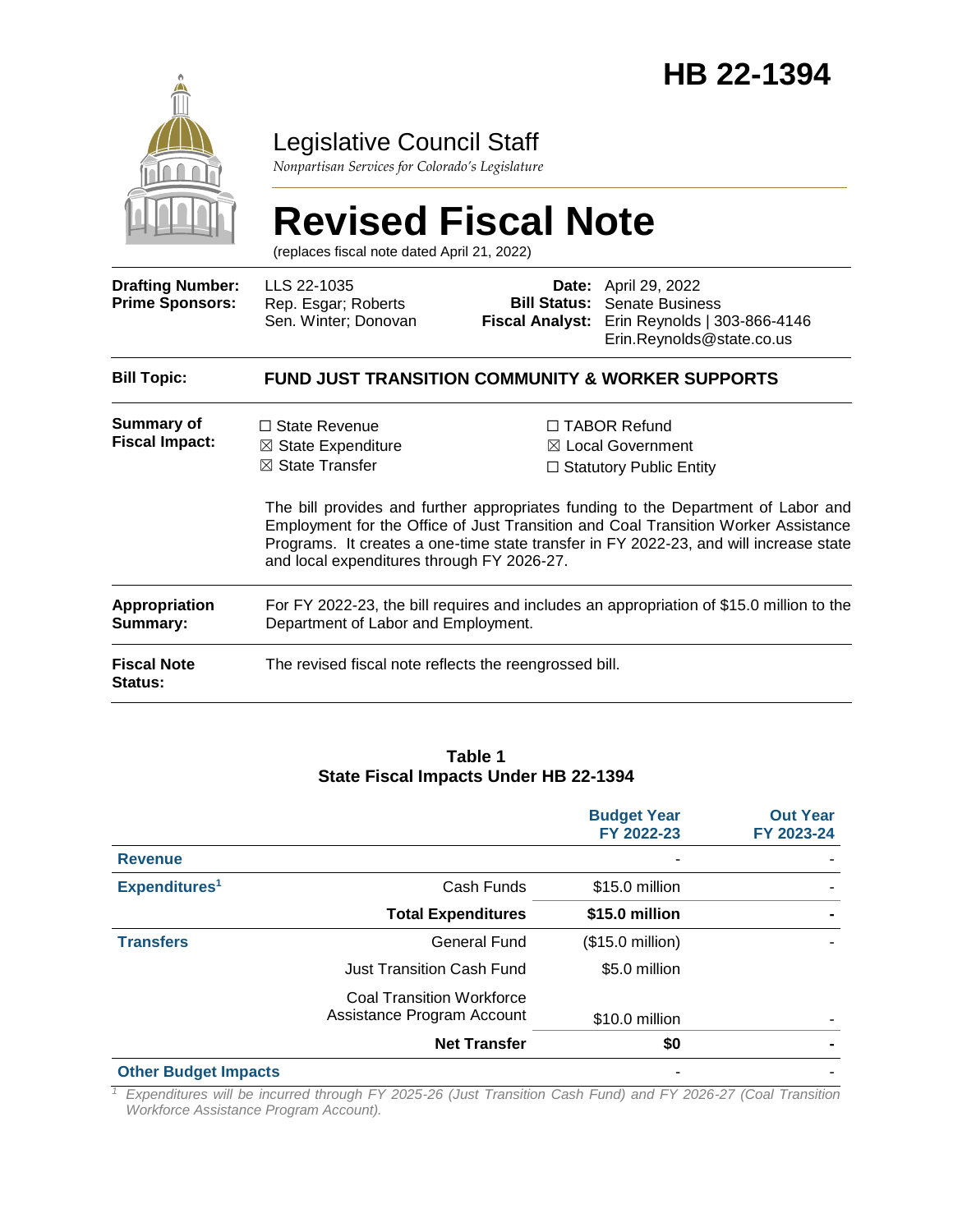Page 2

## Page 2<br>April 29, 2022 **HB 22-1394**

#### **Summary of Legislation**

The bill provides funding to the Department of Labor and Employment (CDLE) for the Office of Just Transition and Coal Transition Worker Assistance Programs, by transferring \$15.0 million on July 1, 2022 from the General Fund to CDLE as follows:

- \$5.0 million to the Just Transition Cash Fund to support targeted economic development for expansion assistance for existing local businesses; expanding private financial investment; and site selector and technical assistance engagements, to be spent by the close of FY 2025-26; and
- \$10.0 million to the Coal Transition Worker Assistance Program Account in the Just Transition Cash Fund to directly assist coal transition workers, their family members, and other household members, including coal transition workers, their family members, and their household members who are members of a disproportionately impacted community with tuition assistance and apprenticeships; expanded child care assistance; career planning services; financial counseling; and housing assistance, to be spent by the close of FY 2026-27.

The bill also extends spending authority for prior and budget year appropriations to the Office of Just Transition through FY 2023-24.

#### **Background**

House Bill 19-1314 created the Office of Just Transition in CDLE. House Bill 21-1290 provided \$15.0 million in funding to the program. House Bill 22-1193 adjusted program funding. The Just Transition Action Plan is available at: https://cdle.colorado.gov/the-office-of-just-transition. For CDLE's list of coal transition communities, see: https://cdle.colorado.gov/coal-in-colorado.

#### **State Transfers**

On July 1, 2022, the bill transfers \$15.0 million from the General Fund of which \$5.0 million is deposited into the Just Transition Cash Fund, and \$10.0 million is deposited into the Coal Transition Worker Assistance Program Account.

#### **State Expenditures**

The CDLE will use existing staff to distribute additional and continuing program funding; no change in appropriations is required.

#### **Local Government**

CDLE has identified the following counties as coal transition communities: El Paso, Gunnison, La Plata, Larimer, Moffat, Montrose, Morgan, Pueblo, Rio Blanco, and Routt counties. It is expected that local government entities in these areas of the state will receive just transition funding. These entities will have an increase in workload to administer these funds.